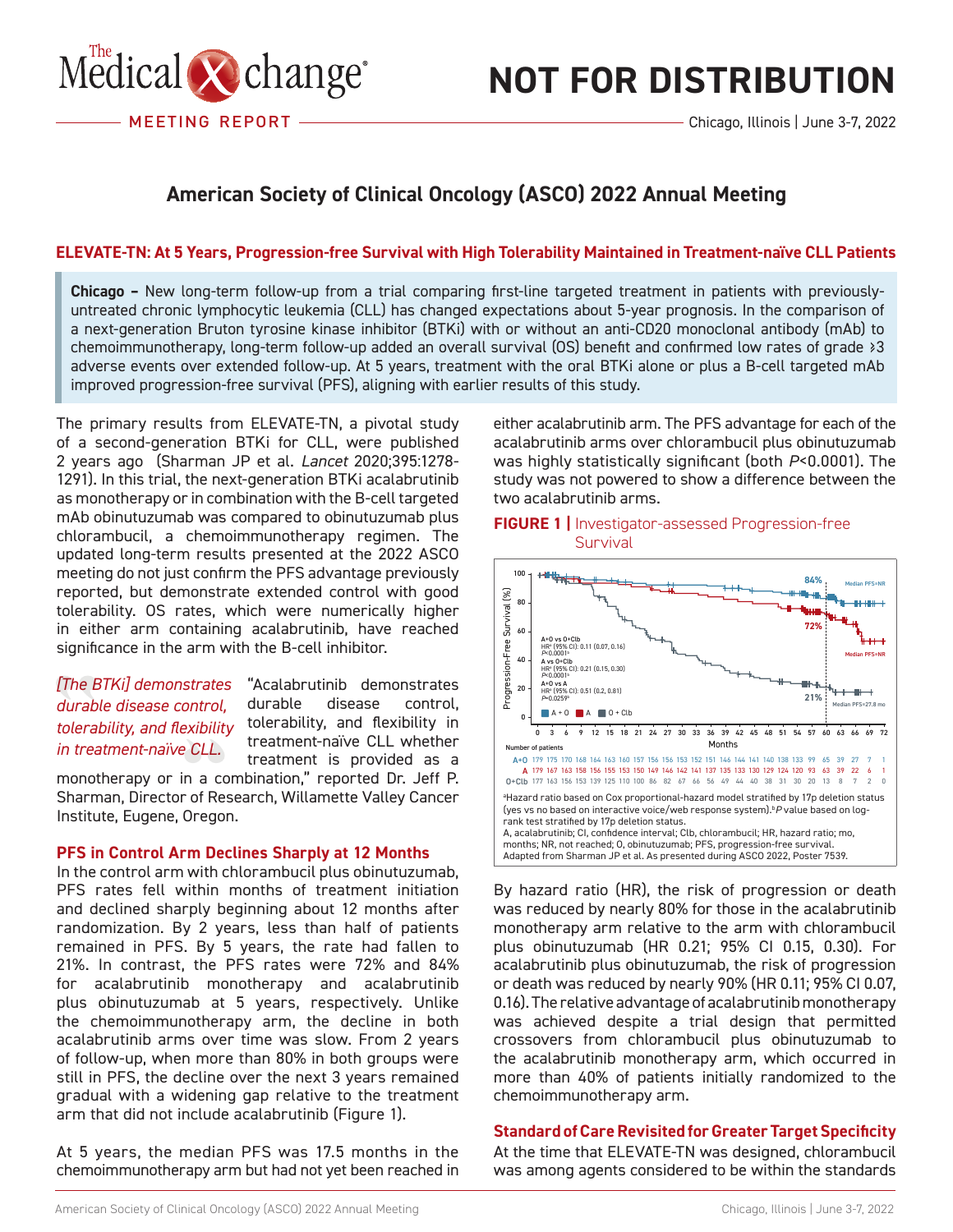of care. In first-line CLL therapy, the RESONATE-2 trial showed an OS advantage relative to chlorambucil with ibrutinib, the first licensed BTKi. However, acalabrutinib was developed subsequently with greater specificity for the BTK target and was approved more than 2 years ago largely on the basis of ELEVATE-TN. The specificity of action is potentially relevant to both efficacy and safety. In a head-to-head trial conducted in relapsing CLL (Byrd JC et al. *J Clin Oncol* 2021;39:3441-3452), acalabrutinib was better tolerated and produced less cardiotoxicity than first-generation ibrutinib.

In the global phase 3 ELEVATE-TN trial, 535 treatmentnaïve CLL patients ≥65 years of age were randomized to one of 3 arms at 142 treatment centers in 18 countries. There were few exclusion criteria, but patients were required to have an Eastern Cooperative Oncology Group (ECOG) performance status of ≤2 and preserved renal and hepatitis function.

In the control arm, patients received 0.5 mg/kg of oral chlorambucil on days 1 and 15 for six cycles plus an intravenous loading dose of obinutuzumab during the first 28-day cycle. For the following 5 cycles, patients received one dose of 1000 mg obinutuzumab. Patients in both of the acalabrutinib arms took 100 mg twice daily of the BTKi until progression or intolerance. Those who also received obinutuzumab started the loading regimen in the second cycle and then received the monthly 1000 mg intravenous doses for the following 5 cycles.

In the new data presented at the 2022 ASCO Annual Meeting, the median follow-up was 58.2 months with up to 6 years for those followed the longest.

#### **PFS Benefit Consistent in Genetic Subgroups**

The rates of PFS at the end of 5 years of follow-up in highrisk genetic subgroups were lower relative to unselected patients in all 3 treatment arms, but they remained several times greater in either arm receiving acalabrutinib. In the 14% of patients with del(17p) and/or mutated *TP53*, only 18% of those randomized to chemotherapy remained in PFS at the 5-year assessment. Conversely, the rates were 71% whether assigned to acalabrutinib monotherapy or to acalabrutinib plus obinutuzumab (Figure 2). The median PFS was 17.5 months in the chemotherapy arm but has not been reached in either arm receiving acalabrutinib.

#### **Overall Survival Remains Promising**

OS rates at 5 years remain substantial despite treatment assignment. For chemoimmunotherapy, acalabrutinib monotherapy, and acalabrutinib plus obinutuzumab the rates are 82%, 84%, and 90%, respectively. The median OS has not been reached for any study arm.

Despite high overall rates of survival at 5 years, the advantage for acalabrutinib plus obinutuzumab relative to chlorambucil plus obinutuzumab did reach statistical significance (*P*=0.047), producing a 45% advantage for the OS endpoint (HR 0.55, 95% CI 0.3, 0.99). The high rates of crossover from chlorambucil plus obinutuzumab over the



**FIGURE 2 |** Investigator-assessed PFS in Genetic Subgroups: Patients with del(17p) and/or Mutated *TP53*

A, acalabrutinib; CI, confidence interval; Clb, chlorambucil; HR, hazard ratio; mo, months; NR, not reached; O, obinutuzumab; PFS, progression-free survival. Adapted from Sharman JP et al. As presented during ASCO 2022, Poster 7539.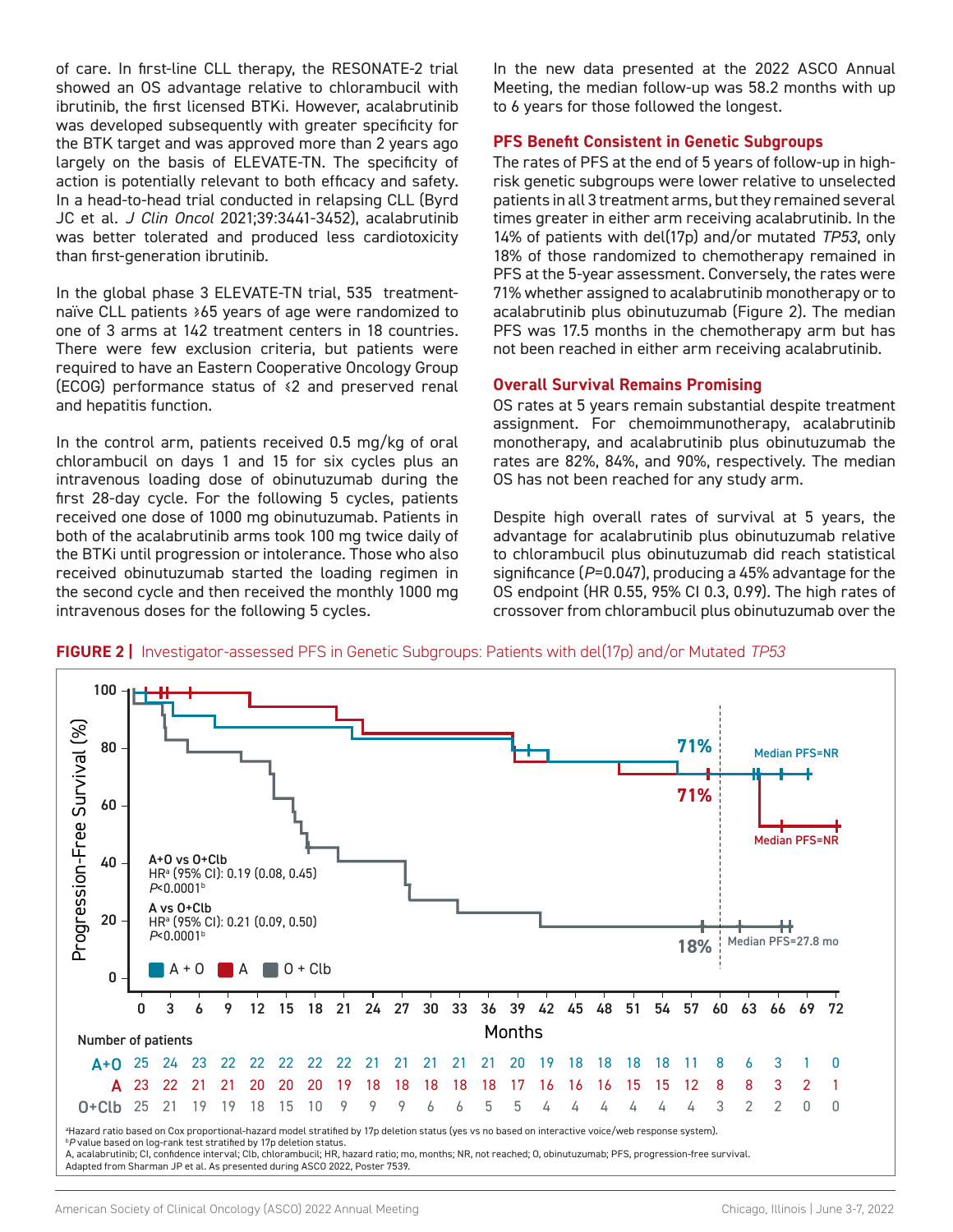course of the study might have muted the OS difference between these groups at 5 years, but the two arms appear to still be separating.

#### **Objective Response Rates ~90% on BTKi Therapy**

The objective response rates were higher on acalabrutinib plus obinutuzumab (96.1%; *P*<0.0001) and acalabrutinib monotherapy (89.9%; *P*=0.0499) relative to chlorambucil plus obinutuzumab (83.1%), but the addition of obinutuzumab does appear to deepen the molecular response for those who achieve a complete response (CR) or CR with incomplete marrow recovery (CRi). In the CR/CRi subgroups, those who received acalabrutinib plus obinutuzumab achieved a rate of undetectable minimal residual disease (uMRD) that were several times greater than those achieved on acalabrutinib monotherapy or those who received obinutuzumab with chlorambucil (Figure 3).

#### **Safety Consistent with Interim Findings**

Relative to the previously-published initial results from ELEVATE-TN, the common adverse events were characterized by Dr. Sharman as "generally unchanged." Headache, diarrhea, and arthralgia were more common in arms that included acalabrutinib relative to the arm randomized to chemoimmunotherapy. On chlorambucil plus obinutuzumab, neutropenia, nausea, and infusionsite reactions were more common.

While grade ≥3 cardiac events were more common on acalabrutinib monotherapy (10.1%) and acalabrutinib plus

**FIGURE 3 |** MRD Status in Patients with CR/CRi\*

obinutuzumab (9.6%) than chlorambucil and obinutuzumab (1.8%) over the 5 years of follow-up, the durations of exposure were different. Unlike the acalabrutinib arms, for which the median treatment exposure was approximately 58 months, the exposures to chlorambucil and obinutuzumab in the control arm was less than 6 months.

Despite this difference in exposure, discontinuation for adverse events was only slightly greater in the acalabrutinib plus obinutuzumab arm (17.3%) and the acalabrutinib monotherapy arm (15.6%) relative to the chlorambucil plus obinutuzumab (14.1%) (Figure 4).

The total incidence of hypertension was higher on the arms that received acalabrutinib relative to chemoimmunotherapy,

but grade ≥3 events were <5% in all groups. Serious an adverse event that has been observed consistently in trials with ibrutinib, were not common in ELEVATE-TN. There were only 2 cases of grade ≥3 atrial fibrillation

cases of atrial fibrillation, *published initial results from Relative to the previously-ELEVATE-TN, the common adverse events over time on [the BTKi] have been generally unchanged.*

(1.1%) in the acalabrutinib arms. There was only 1 case of atrial fibrillation of any grade in the control arm, but the rates of any grade atrial fibrillation were only 6.2% and 7.3% in the combination and monotherapy arms, respectively.

![](_page_2_Figure_12.jpeg)

available by the data cutoff) in patients with CR/CRi. \*MRD was defined as the proportion of subjects with <1 CLL cell in 104 leukocytes. A, acalabrutinib; Clb, chlorambucil; CR, complete response; CRi, complete response with incomplete blood count recovery; MRD, minimal residual disease; O, obinutuzumab; uMRD, undetectable minimal residual disease.

Adapted from Sharman JP et al. As presented during ASCO 2022, Poster 7539.